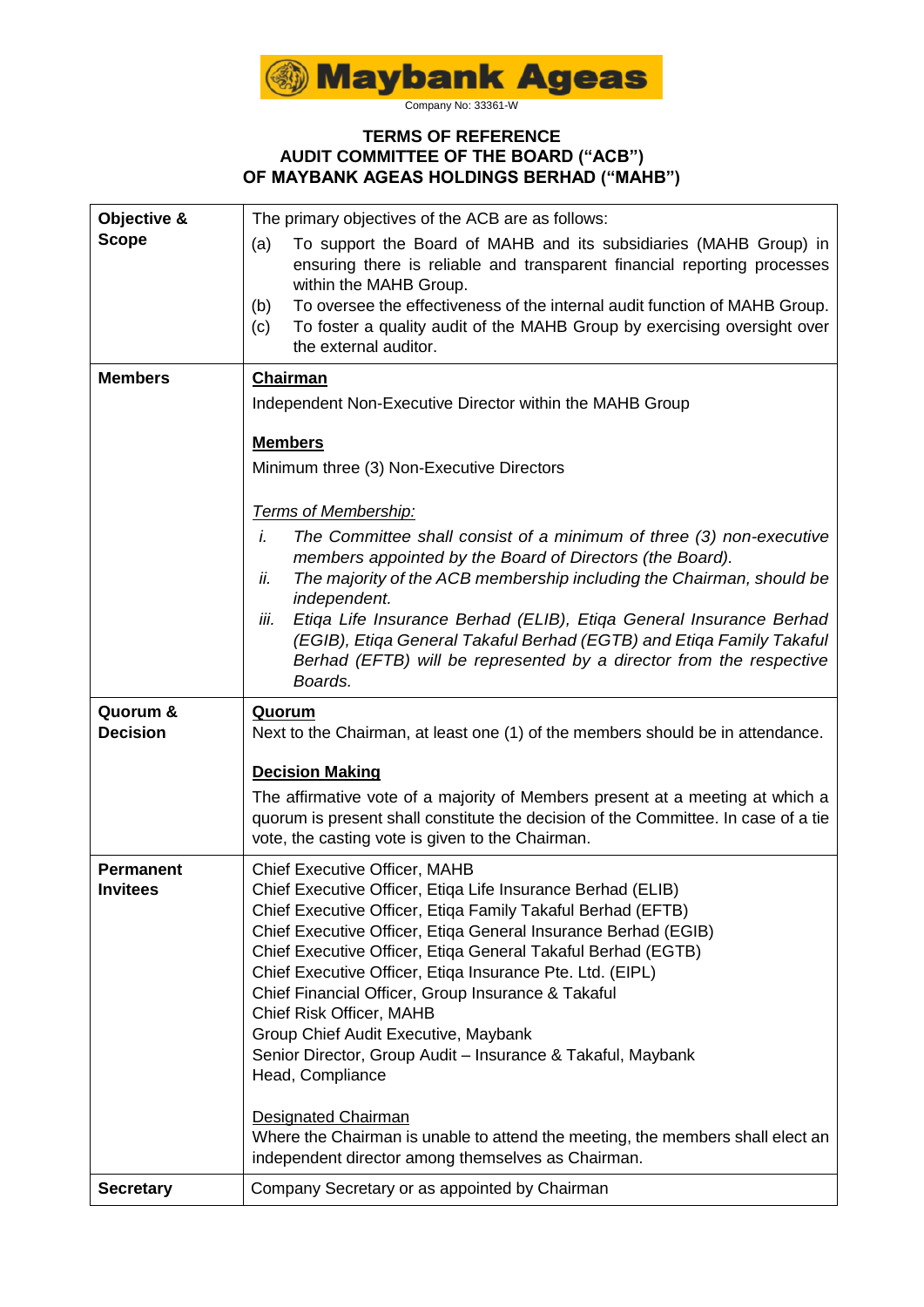| <b>Frequency of</b>                   | Meeting shall be held at least four (4) times a year.                                                                                                                                                                                                                                  |  |  |  |  |  |  |
|---------------------------------------|----------------------------------------------------------------------------------------------------------------------------------------------------------------------------------------------------------------------------------------------------------------------------------------|--|--|--|--|--|--|
| <b>Meeting</b>                        | The Chairman of the ACB should call a meeting of the ACB if requested to do so                                                                                                                                                                                                         |  |  |  |  |  |  |
|                                       | by any ACB member, the Management or the Internal or External Auditors.                                                                                                                                                                                                                |  |  |  |  |  |  |
|                                       | Note:                                                                                                                                                                                                                                                                                  |  |  |  |  |  |  |
|                                       | Chairman has the discretion to change the format and/or agenda of the meeting.                                                                                                                                                                                                         |  |  |  |  |  |  |
| <b>Authority</b>                      | 1. The Committee is authorised to act as the ACB of MAHB's subsidiaries<br>(where MAHB owns at least 60% of the equity of the subsidiaries).                                                                                                                                           |  |  |  |  |  |  |
|                                       | 2. The respective Boards is responsible for approving the respective<br>Companies' financial statements, and is assisted in its responsibilities by<br>the ACB.                                                                                                                        |  |  |  |  |  |  |
|                                       | 3. The ACB should have the authority to investigate any matter within its<br>terms of reference and should have unlimited access to all information<br>and documents relevant to its activities, to the Internal and External<br>Auditors, and to employees and agents of the insurer. |  |  |  |  |  |  |
|                                       | 4. The ACB should have adequate resources to perform its duties and<br>discharge its responsibilities and should be authorised to obtain<br>independent professional advice as considered necessary.                                                                                   |  |  |  |  |  |  |
|                                       | 5. The ACB should have access to copies of audit reports (including interim<br>financial audits) on a timely basis and should be kept regularly informed<br>of corrective actions arising from internal and external audit findings.                                                   |  |  |  |  |  |  |
| <b>Key</b><br><b>Responsibilities</b> | <b>Internal Audit</b><br>1 <sub>1</sub>                                                                                                                                                                                                                                                |  |  |  |  |  |  |
|                                       | 1.1<br>Governance                                                                                                                                                                                                                                                                      |  |  |  |  |  |  |
|                                       | To ensure that the internal audit department is distinct and<br>1.1.1<br>has the appropriate status within the overall organisational<br>structure for the internal auditors to effectively accomplish<br>their audit objectives.                                                      |  |  |  |  |  |  |
|                                       | To ensure the effective organisation of the internal audit's<br>1.1.2<br>audit function.                                                                                                                                                                                               |  |  |  |  |  |  |
|                                       | 1.1.3<br>To review and approve the audit plan, audit charter and<br>budget required under Part B of BNM Guidelines JPI/GPI<br>13 on "Guidelines on Audit Committees and Internal Audit<br>Departments for Insurance Companies";                                                        |  |  |  |  |  |  |
|                                       | 1.1.4<br>To ensure that reporting relationships of the internal audit<br>staff do not impede the exercise of independent judgment<br>by the internal auditors.                                                                                                                         |  |  |  |  |  |  |
|                                       | 1.1.5<br>To review the scope of internal audit procedures, in<br>particular:                                                                                                                                                                                                           |  |  |  |  |  |  |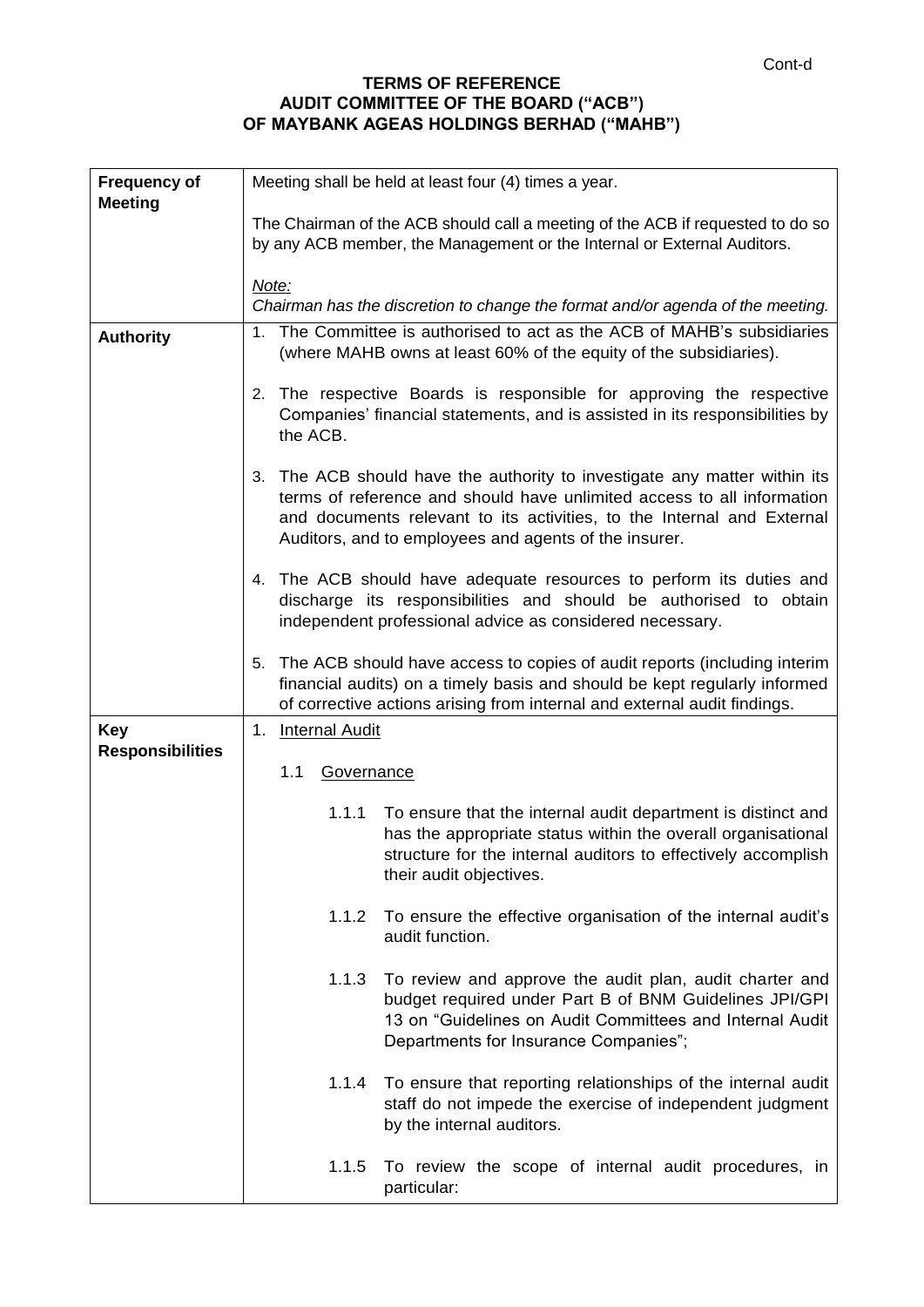| <b>Key</b><br><b>Responsibilities</b> |       | 1.1.5.1 | any restrictions placed on access by the internal<br>auditors to any of the insurer's reports, assets,<br>personnel or processes which are relevant to the<br>conduct of audits;                                                                       |
|---------------------------------------|-------|---------|--------------------------------------------------------------------------------------------------------------------------------------------------------------------------------------------------------------------------------------------------------|
|                                       |       | 1.1.5.2 | appropriateness<br>the<br>risk<br>οf<br>assessment<br>methodology employed pursuant to Part B of the<br>Guidelines to determine the frequency and scope of<br>audits, having regard to the nature, size and<br>complexity of the insurer's operations; |
|                                       |       | 1.1.5.3 | appropriateness<br>of<br>the<br>risk<br>assessment<br>methodology employed pursuant to Part B of the<br>Guidelines to determine the frequency and scope of<br>audits, having regard to the nature, size and<br>complexity of the insurer's operations; |
|                                       |       | 1.1.5.4 | compliance with internal auditing standards; and                                                                                                                                                                                                       |
|                                       |       | 1.1.5.5 | coordination<br>between<br>internal and<br>external<br>auditors.                                                                                                                                                                                       |
|                                       | 1.1.6 |         | To ensure that they are adequately informed of, and<br>understand, the risks and implications of internal audit<br>findings and recommendations. The ACB should pay<br>particular attention to internal audit assessment of:                           |
|                                       |       | 1.1.6.1 | compliance with company policies, relevant laws<br>and regulatory requirements;                                                                                                                                                                        |
|                                       |       | 1.1.6.2 | effectiveness of internal controls in critical areas<br>of operations (e.g. accounting, underwriting,<br>claims, investment, derivatives and information<br>technology management); and                                                                |
|                                       |       | 1.1.6.3 | Management's responsiveness to, and corrective<br>actions taken in respect of, internal audit findings<br>and recommendations.                                                                                                                         |
|                                       | 1.1.7 |         | To ensure that all findings and recommendations are<br>resolved effectively and in a timely manner.                                                                                                                                                    |
|                                       | 1.1.8 |         | To note any significant disagreements between the internal<br>auditor and Management.                                                                                                                                                                  |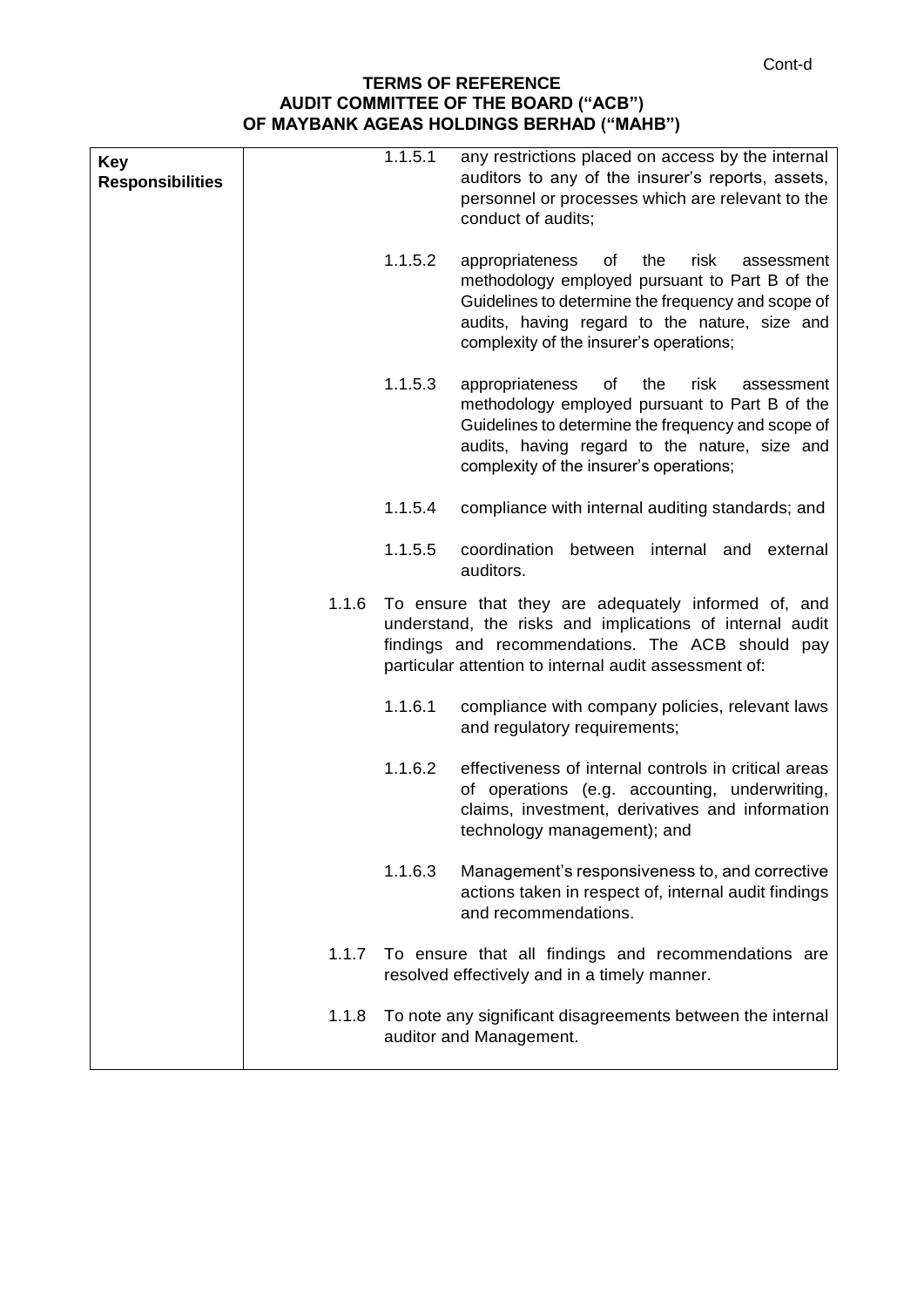| <b>Key</b>              |    | 1.2              |                         | <b>Resources and staffing</b> |                                                                                                                                                                                                                                     |
|-------------------------|----|------------------|-------------------------|-------------------------------|-------------------------------------------------------------------------------------------------------------------------------------------------------------------------------------------------------------------------------------|
| <b>Responsibilities</b> |    |                  | 1.2.1                   |                               | To ensure on an ongoing basis that the internal audit<br>department has adequate and competent resources, given<br>the size and complexity of the insurer's operations. In this<br>respect, the ACB should:                         |
|                         |    |                  |                         | 1.2.1.1                       | appointment,<br>approve<br>the<br>remuneration,<br>evaluation,<br>performance<br>removal<br>and<br>redeployment of the Chief Audit Executive and<br>senior officers of the internal audit function; and                             |
|                         |    |                  |                         | 1.2.1.2                       | be informed of any resignation of the internal<br>audit staff and their reasons.                                                                                                                                                    |
|                         |    |                  | 1.2.2                   |                               | To ensure that internal audit staff receives necessary<br>training to perform audit work.                                                                                                                                           |
|                         | 2. |                  | <b>External Auditor</b> |                               |                                                                                                                                                                                                                                     |
|                         |    | 2.1              | Appointment             |                               |                                                                                                                                                                                                                                     |
|                         |    |                  | 2.1.1                   |                               | Is responsible for the appointment of the External Auditor.                                                                                                                                                                         |
|                         |    |                  | 2.1.2                   |                               | To review and assess various relationships between the<br>external auditor and the insurer or any other entity that may<br>impair or appear to impair the External Auditor's judgment or<br>independence in respect of the insurer. |
|                         |    |                  | 2.1.3                   |                               | To review and assess fees paid to the External Auditor. The<br>fees paid should not impair or appear to impair the external<br>auditor's judgment or independence in respect to the insurer.                                        |
|                         |    |                  | 2.1.4                   |                               | To investigate reasons for any request made by<br>management to dismiss the External Auditor, or any<br>resignation by the External Auditor.                                                                                        |
|                         |    | 2.2 <sub>2</sub> |                         |                               | Audit plan, findings and recommendations                                                                                                                                                                                            |
|                         |    |                  | 2.2.1                   |                               | To review with the External Auditor, the:-                                                                                                                                                                                          |
|                         |    |                  |                         | 2.2.1.1                       | audit plan prior to the commencement of the<br>annual audit;                                                                                                                                                                        |
|                         |    |                  |                         | 2.2.1.2                       | financial statements (before the audited financial<br>statements are presented to the Board),                                                                                                                                       |
|                         |    |                  |                         | 2.2.1.3                       | audit reports, including obligatory reports to BNM<br>on matters covered under Section 65 of the FSA<br>2013/ Section 74 of the IFSA 2013.                                                                                          |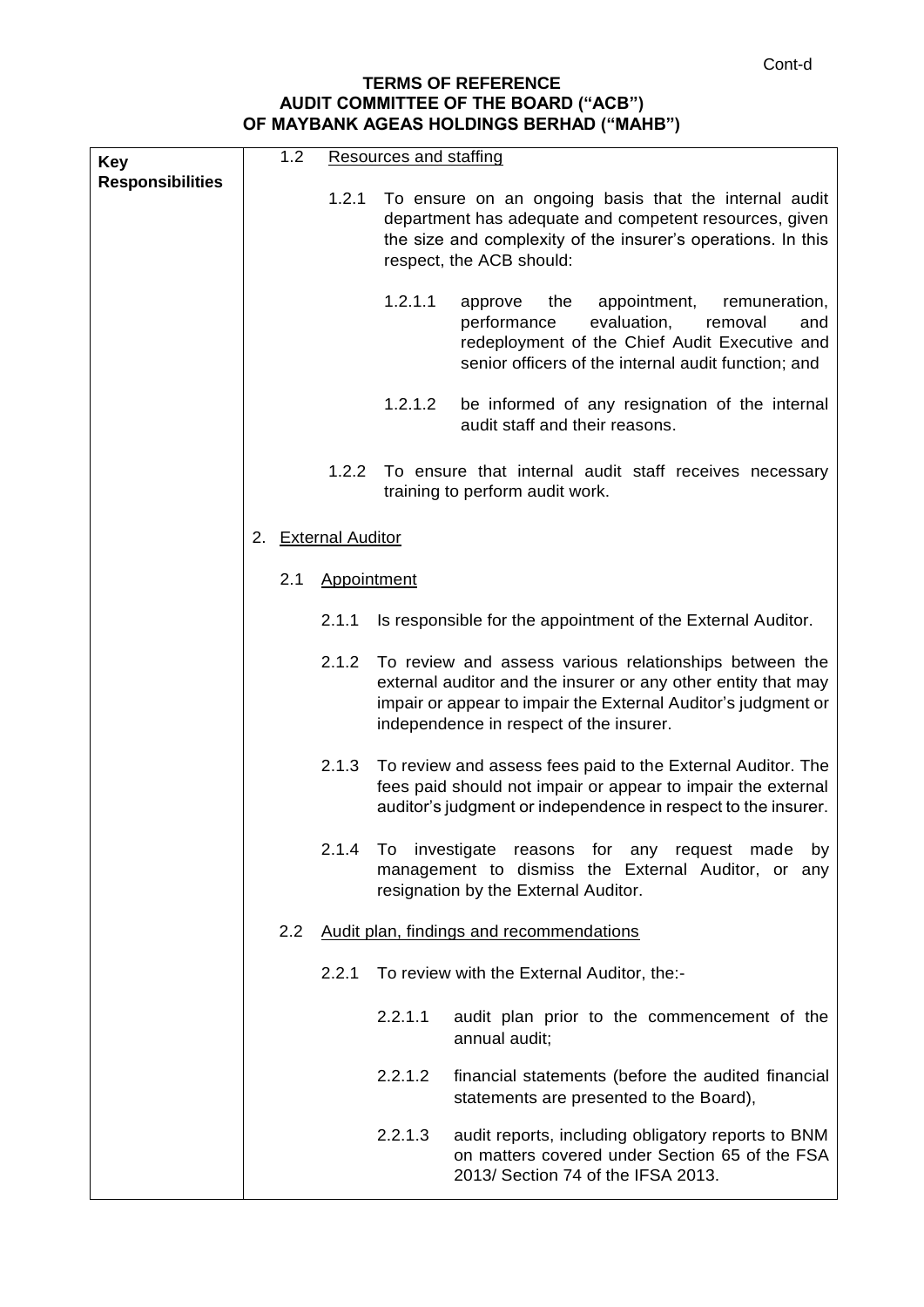| <b>Key</b><br><b>Responsibilities</b> |    |     |             | 2.2.1.4<br>any significant disagreements<br>between<br>the<br>external auditor and Management irrespective of                                                                                                                                                          |
|---------------------------------------|----|-----|-------------|------------------------------------------------------------------------------------------------------------------------------------------------------------------------------------------------------------------------------------------------------------------------|
|                                       |    |     |             | whether they have been resolved; and                                                                                                                                                                                                                                   |
|                                       |    |     |             | 2.2.1.5<br>any other findings, issues or reservations faced by<br>the External Auditor arising from interim and<br>financial audits.                                                                                                                                   |
|                                       |    |     |             | 2.2.2 To review and monitor Management's responsiveness to,<br>and action taken on, external audit findings and<br>recommendations. In this regard, the ACB should ensure<br>that all findings and recommendations are resolved<br>effectively and in a timely manner. |
|                                       |    |     | 2.2.3       | To meet at least annually with the External Auditor without<br>the presence of Management.                                                                                                                                                                             |
|                                       | 3. |     |             | <b>Other Responsibilities</b>                                                                                                                                                                                                                                          |
|                                       |    | 3.1 |             | To review the following:                                                                                                                                                                                                                                               |
|                                       |    |     | 3.1.1       | The Chairman's statement, interim financial reports and<br>preliminary announcements.                                                                                                                                                                                  |
|                                       |    |     | 3.1.2       | Corporate governance disclosures made in the Directors'<br>Report pursuant to the requirement in BNM Corporate<br>Governance Policy.                                                                                                                                   |
|                                       |    |     | 3.1.3       | All representation letters signed by Management.                                                                                                                                                                                                                       |
|                                       |    | 3.2 |             | To review any related-party transactions and conflicts of interest<br>situations that may arise within the insurer including any transaction,<br>procedure or conduct that raises questions of management integrity.                                                   |
|                                       |    | 3.3 | statements. | To ensure that the insurer complies with the Section 65 of the Act FSA<br>2013/ Section 75 of the IFSA 2013 on publication of financial                                                                                                                                |
|                                       |    | 3.4 | made.       | To ensure that the insurer's accounts are prepared in a timely and<br>accurate manner for regulatory, management and general reporting<br>purposes, with regular reviews carried out in the adequacy of provisions                                                     |
|                                       |    | 3.5 |             | To ensure that supervisory issues raised by the Bank are resolved in a<br>timely manner.                                                                                                                                                                               |
|                                       |    | 3.6 |             | To be responsible for any functions as may be determined by the Board<br>and reflected in its terms of reference.                                                                                                                                                      |